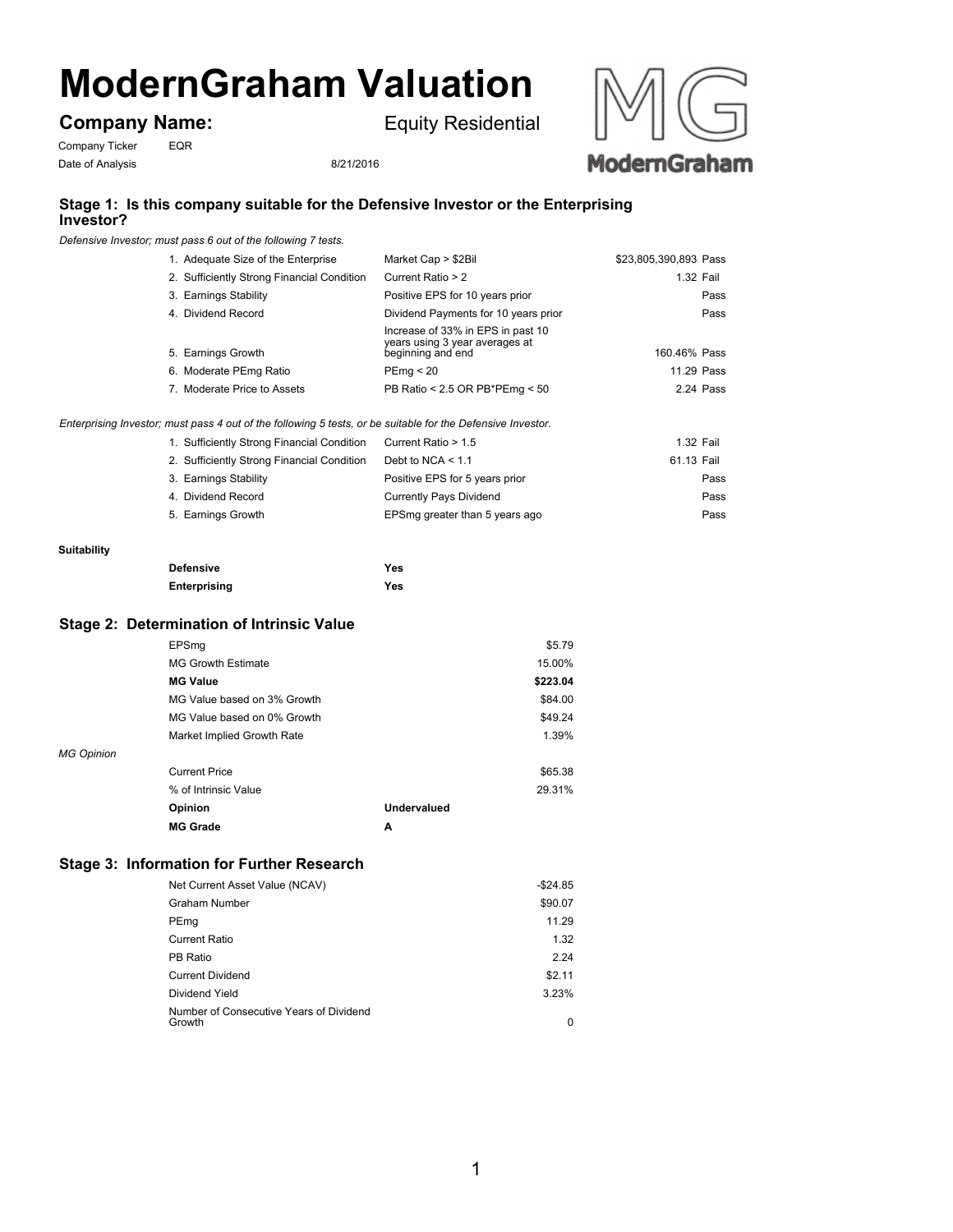**Useful Links:** ModernGraham tagged articles Morningstar Google Finance MSN Money Yahoo Finance Seeking Alpha GuruFocus SEC Filings

| <b>EPS History</b>           |        | <b>EPSmg History</b>                 |                  |
|------------------------------|--------|--------------------------------------|------------------|
| Next Fiscal Year<br>Estimate |        | \$11.85 Next Fiscal Year Estimate    | \$5.79           |
| Dec2015                      | \$2.36 | Dec2015                              | \$2.84           |
| Dec2014                      | \$1.73 | Dec2014                              | \$2.95           |
| Dec2013                      | \$5.16 | Dec2013                              | \$3.25           |
| Dec2012                      | \$2.70 | Dec2012                              | \$2.15           |
| Dec2011                      | \$2.98 | Dec2011                              | \$1.92           |
| Dec2010                      | \$0.95 | Dec2010                              | \$1.63           |
| Dec2009                      | \$1.27 | Dec2009                              | \$2.14           |
| Dec2008                      | \$1.46 | Dec2008                              | \$2.56           |
| Dec2007                      | \$3.39 | Dec2007                              | \$2.93           |
| Dec2006                      | \$3.50 | Dec2006                              | \$2.50           |
| Dec2005                      | \$2.79 | Dec2005                              | \$1.89           |
| Dec2004                      | \$1.50 | Dec2004                              | \$1.44           |
| Dec2003                      | \$1.57 | Dec2003                              | \$1.40           |
| Dec2002                      | \$1.18 | Dec2002                              | \$1.29           |
| Dec2001                      | \$1.34 | Dec2001                              | \$1.29           |
| Dec2000                      | \$1.67 | Dec2000                              | \$1.20           |
| Dec1999                      |        | \$1.14 Balance Sheet Information     | 6/1/2016         |
| Dec1998                      |        | \$0.82 Total Current Assets          | \$575,430,000    |
| Dec1997                      |        | \$0.88 Total Current Liabilities     | \$436,207,000    |
| Dec1996                      |        | \$0.85 Long-Term Debt                | \$8,510,994,000  |
|                              |        | <b>Total Assets</b>                  | \$21,229,922,000 |
|                              |        | Intangible Assets                    | \$0              |
|                              |        | <b>Total Liabilities</b>             | \$10,069,344,000 |
|                              |        | Shares Outstanding (Diluted Average) | 382,065,000      |